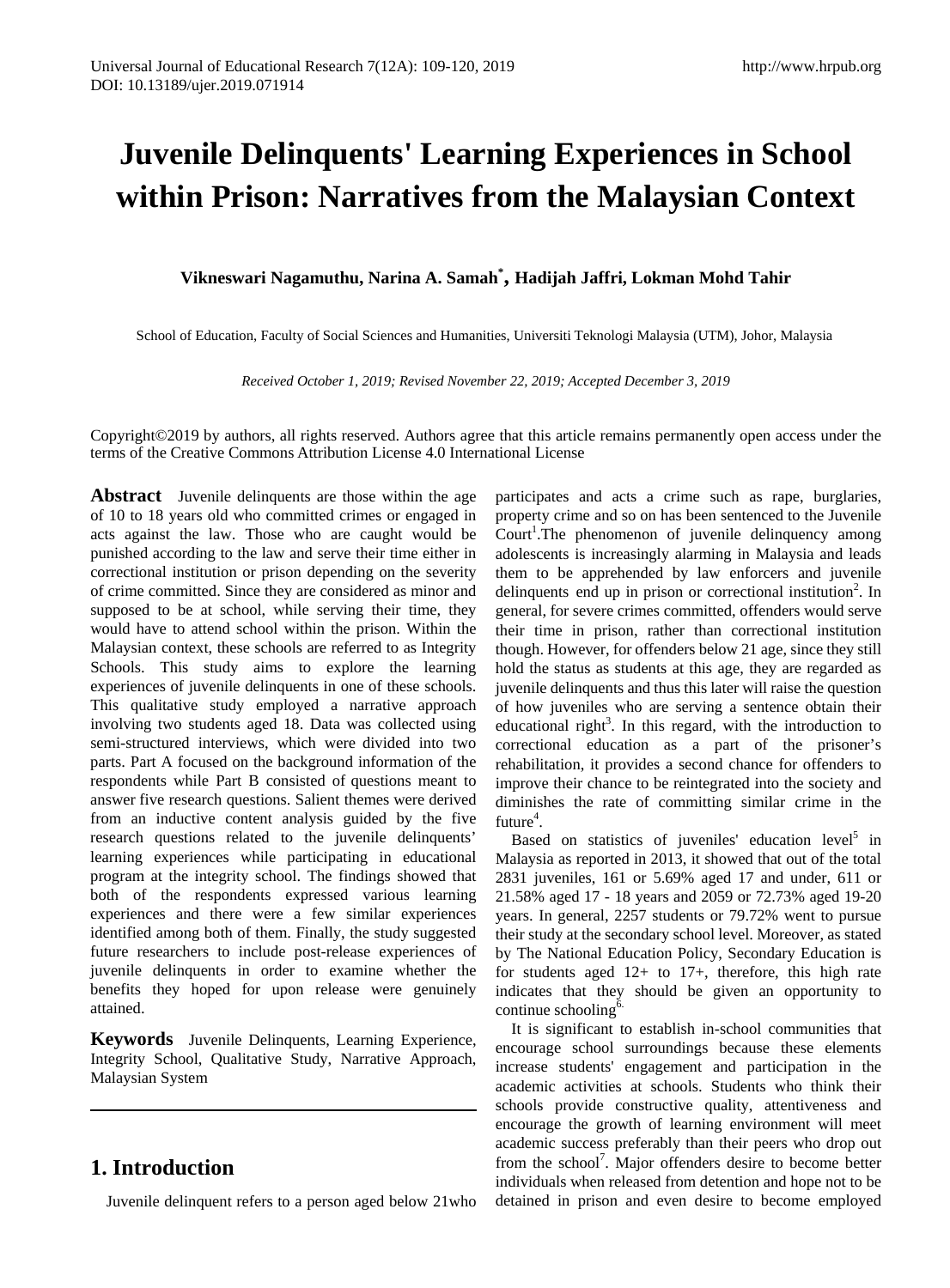successfully<sup>3</sup>. It was further stated that numerous studies displayed that the effective method to rehabilitate and reform behavior is through education.

# **2. Background of Study**

Currently, there are only few countries in the world that provide educational facilities in prison and Malaysia is one of them. Malaysia's current history shows both the potential and difficulties of education in prison<sup>8</sup>. The success of the school within prison, known as Integrity Schools, was not only an outcome of school's decision in providing support for its students. In fact, despite all odds, students take the initiative to actively engage in classroom, determine to complete their assignments on time and work hard to achieve an excellent result $\degree$ .

Even though there might be rooms for improvements in prison education, there are still vast potentials for exploration. Students often experienced the barriers to obtain knowledge in learning due to various factors existing in prison environment. Due to the personal educational experiences of offenders both prior to and during incarceration, they have negative thoughts related to schooling which is due to unpleasant experiences that contribute to the feelings of embarrassment and rage at becoming ineffective in a society whereby educational attainment is greatly valued<sup>8</sup>.

Most studies in the field of education in prison in Malaysia only focused on the effectiveness of the educational program<sup>10,11</sup> and recidivism<sup>10, 12, 13</sup>. However, only a few local studies carried out are regarding the challenges faced by students while engaging in the learning process in the  $\frac{1}{4}$ , 15. Moreover, general qualitative approach related to juvenile delinquents' educational experience in the school within the prison is limited in Malaysia. This study intended to narrow down the gaps in the literature by giving the opportunity to voice out unheard educational experiences but directly affect offenders at school within the prison or Integrity Schools. The following research questions were addressed:

- 1. What are the students' perceptions towards their prior education?
- 2. What motivates the students to participate in education program?
- 3. What are the students' perceptions regarding their studies in the prison?
- 4. What kind of challenges faced by the students while studying in prison?
- 5. What are the possible benefits of studying in prison to bring in their lives after released from detention?

# **3. Methodology**

#### **3.1. Research Design**

This research used a qualitative methodology in order to

explore the research questions stated, and to ensure a rich body of information and data was collected. Specifically, this qualitative study employed a narrative approach. As a distinct form of qualitative research, narrative approach usually emphasizes on studying an individual, gathering data through the collection of stories, reporting individual's experience, and discussing the meaning of those experiences for the individual  $16$ .

#### **3.2. Sampling Design**

The current research utilized purposive sampling to determine and select the information-rich cases for the most proper utilization of available resources. This requires identification and selection of individuals or groups of individuals who are experienced and well- informed with a phenomenon of interest<sup>17</sup>. Apart from knowledge and experience, importance was emphasized on the willingness and availability of the participants, and ability to express their experiences and perspectives in articulated, expressive, and reflective manner.

The sample size was limited to two juvenile delinquents who were currently undergoing educational program in Integrity School and willing to participate in this study in sharing their learning experiences. This study involved only two participants from a population of 91 juvenile delinquents from an Integrity School situated in the southern state of Peninsular Malaysia. established and maintained by the Department of Social Welfare.

#### **3.3. Data Collection Procedure**

Research data was collected by using semi-structured interviews with open-ended questions. Sub-questions were determined in the semi-structured interviews. Research using semi-structured interview is able to necessitate clear exploration of research questions as well as provide reliable, comparable qualitative data $13$ . The open-ended questions in semi-structured interviews allow researchers to further their investigation in searching more detailed and elaborated information that is significant for respondents. In addition, this also provides the opportunity for identifying new ways of seeing and understanding the relevant issues which may not have previously been thought of as relevant to be researched.

In short, in this study the semi-structured interviews with open-ended questions were considered as one of the most appropriate types of interview because the interviews lead to narration of experiences in story-telling form by the respondents. Before the commencement of the interview session, the respondents briefed about the purpose of the research and the ethical principles such as confidentiality, anonymity, and right of withdrawal at any time during the interview sessions. The briefing helped the respondents to understand the interviewing process and minimize any discomfort that they might experience while being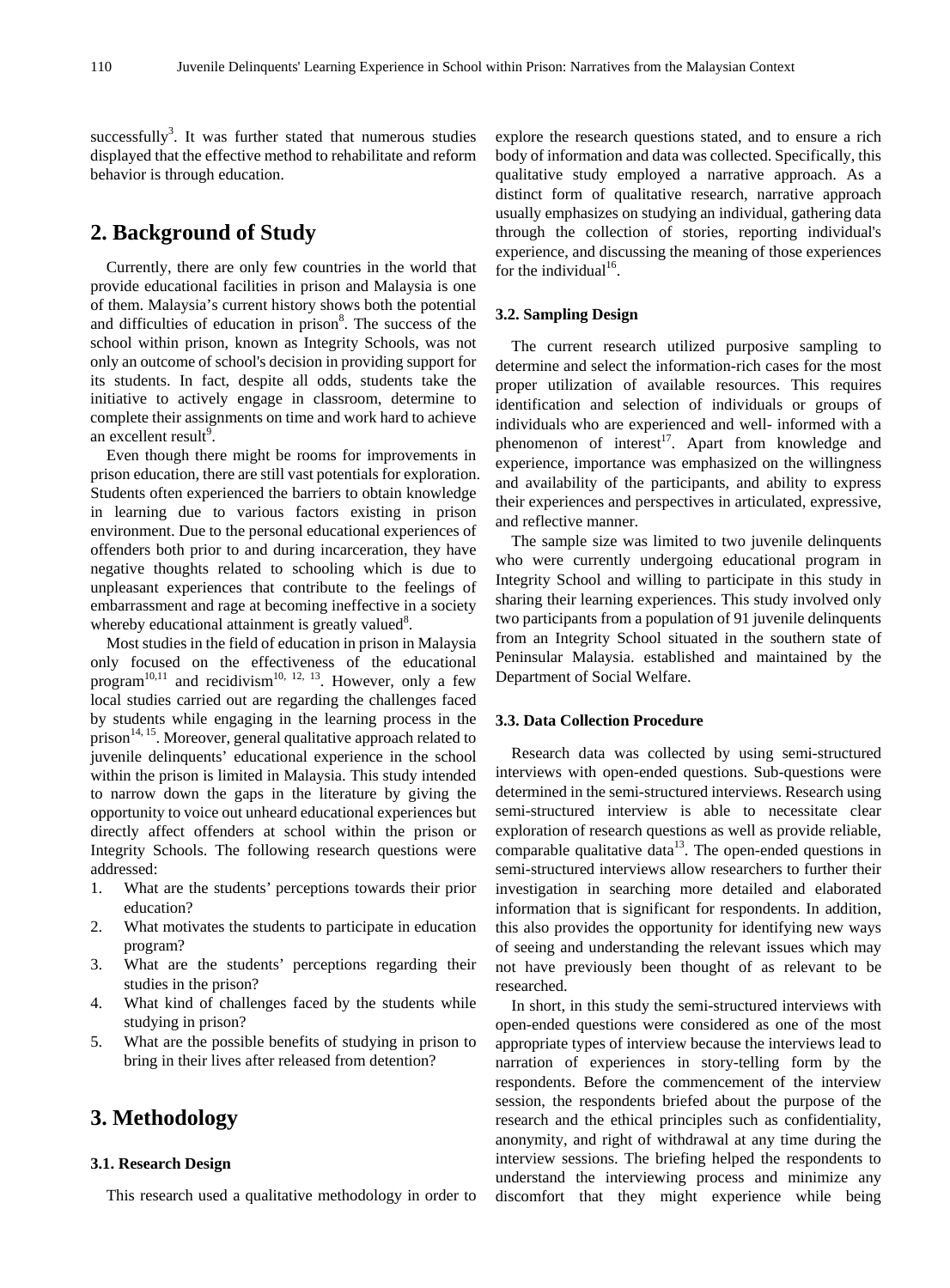interviewed. All of the interview sessions were audiotaped and written notes were taken during interview sessions with respondents' permission.

#### **3.4. Method of Data Analysis**

The study employed inductive content analysis approach to analyze the data. As the name indicated, the inductive content analysis depended on inductive reasoning, in which themes were derived from the raw data through repeated examinations and comparisons. There are five steps that should be considered in inductive content analysis, which are, (1) open coding, (2) axial coding (3) creating themes, and (4) report findings of the study<sup>19</sup>. Therefore, the inductive content analysis was commenced by organizing the raw data by transcribing and typing verbatim transcripts, and following by close readings of the data. Data was analyzed by identifying open coding and axial coding. In the open coding column, the main parts of the responses of the participants were highlighted which answered the questions $20$ . From the open coding specific responses that were derived and presented in axial coding column in which they contained axial coding to create description for themes <sup>20</sup>. Finally, presented were the findings based on the interpretation of the data.

#### **3.5. Reliability and Validity**

In order to strengthen the reliability and validity of qualitative studies as well as balance bias issues that may occur in data collection or while analysing qualitative data<sup>21</sup>, credibility, transferability, and dependability were used.

#### **3.6. Ethics Approval**

Informed consent was obtained by registering and

submitting application form to conduct research through MyResearch, an online application system of Department of Social Welfare, Malaysia. As a part of the regulation to conduct research involving juvenile delinquents at a prison integrity school, the report was submitted to the Department of Social Welfare upon the completion of the research. Confidentiality was applied by securing respondents' identity through the use of pseudonyms assigned for the research participants. In addition, the respondents explained their rights to participate or withdraw prior to data collection i.e. the interview sessions.

# **4. Findings**

This section highlights the common, dominant and frequent themes raised by the respondents during their interview sessions. Data gathered from the interviews was analyzed and interpreted which was derived from two (n=2) respondents. The background information of the respondents was presented first in order to underpin the potential transferability of the research findings.

#### **4.1. Background Information of the Respondents**

Table 1 shows the background information of the respondents. Both respondents were 18 years old when this study was conducted. Both were female and identified themselves as Malay. The highest level of education of both respondents was Malaysian Certificate of Education or *Sijil Pelajaran Malaysia* (SPM). The type of educational program that was currently participated by both respondents is vocational program. Respondent 1 indicated that she had experienced health problems or involved in substance abuse previously whereas Respondent 2 did not have any health problems nor involved in substance abuse before.

| <b>Name</b>  | Age | Gender | Race  | <b>Highest level of education</b>                                | <b>Types of</b><br>educational<br>program | Health<br>problems or<br>substance<br>abuse |
|--------------|-----|--------|-------|------------------------------------------------------------------|-------------------------------------------|---------------------------------------------|
| Respondent 1 | 18  | Female | Malay | Malaysian Certificate of Education<br>(Sijil Pelajaran Malaysia) | Vocational                                | Yes                                         |
| Respondent 2 | 18  | Female | Malay | Malaysian Certificate of Education<br>(Sijil Pelajaran Malaysia) | Vocational                                | No                                          |

**Table 1.** Background information of the respondents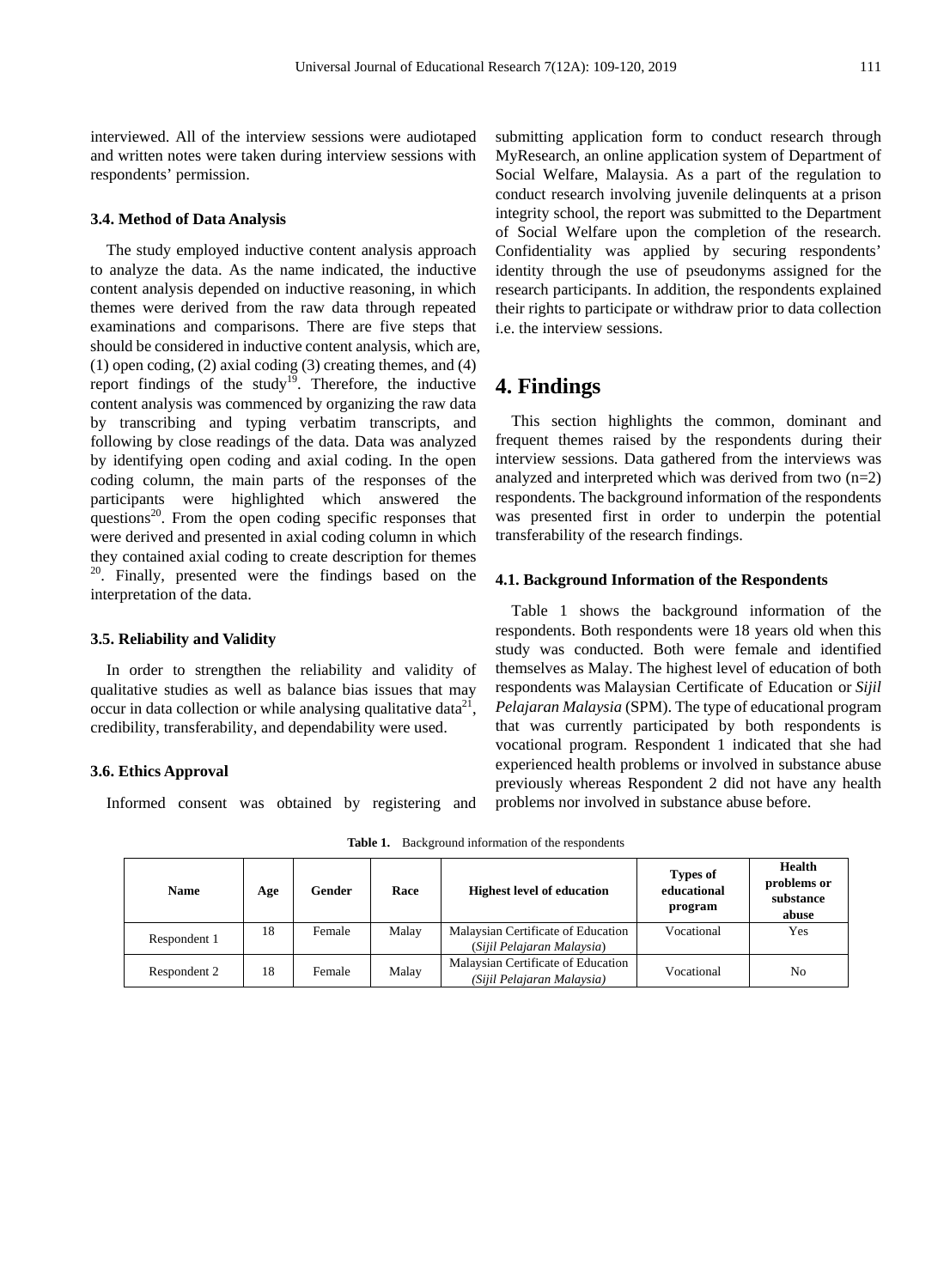#### **4.2. Analysis of Interview Data**

The following section highlights the themes that are derived from the interview data. Each research question has several interview questions and therefore, the themes are displayed according to each of the interview questions. Both respondents are assigned and identified with pseudonym, namely R1 for Respondent 1 and R2 for Respondent 2 to present their responses from the verbatim transcript.

## *Research Question 1: What are the students' perceptions towards their prior education?*

Table 2 summarizes the main themes derived from responses of the respondents regarding their educational background, relationship with teachers and authority figures, and peers as well as their perceptions on the influence of the relationship they had and prior academic achievement. Three interview questions were asked and seven themes were emerged from Research Question 1. Responses from Question 1 displayed that school mobility occurred from kindergarten until they discontinued their study in secondary school prior to detainment. They stated one common reason of school mobility which was following their family to move to different areas. Their answers mainly illustrated their experiences while attending primary and secondary schools. They elaborated how frequent change of schools affected their academic performance specifically how it interfered their learning due to their family move to a new place. They lamented how transition to the new environment made them face different sets of difficulties which they had to cope and it took longer time for them to adapt to new surroundings. They also had to catch up with the syllabuses which might have been covered in their new school. In addition, they also had to adapt to the pace of teaching and learning activities which might be different from their previous school. This resonates with what Respondent 1 had experienced

*"I felt difficult to study because change schools…new school… new teachers, there is things that I did not learnt in old school, will already been taught in new school. Sometimes I will be thinking what the teacher is teaching because I just came into the class"*

However, both respondents did not report any extreme behavior of not completing school assignments. Respondent 1 stated that her own attitude and inability to comprehend the content of the subject as the reasons for not completing schoolwork or homework. Respondent 1 further explained that

*"Some school work is really difficult to do. Like Mathematics right, I don't know how to do it so I won't do it."*

In this regard, her performance in learning was reported through reviewing her academic achievements and attitude in the classroom.

Interview about question 2 explores the relationship between the students and their teachers and school authority figures and how the relationship has an impact on the students' academic performance. Losing concentration in learning by displaying behavior of being inactive in class concerns the teachers. In accordance to this, the teachers displayed their concern by encouraging the student to involve in the various learning activities. It can be seen that the respondent identified herself as a quiet student and less engaging in classroom activities but still expected the teacher to pay attention to her learning.

In interview of question 3, respondents expressed that they tended to befriend with older students whom they considered as mature, reliable and with thoughtful ideas, which would help them in their learning. Peers' willingness to assist them in teaching using simple, straight-forward method and also giving tips and tricks to study has helped them to learn better.

| <b>Interview Question</b>                                                    | Themes                                                      |  |
|------------------------------------------------------------------------------|-------------------------------------------------------------|--|
| Question 1: Share about your educational background from                     | Frequent school changes affect student academic achievement |  |
| kindergarten up to the highest level that ever learn before you              | Failure in submitting school assignments                    |  |
| enter into this school?                                                      | Inconsistent performance in learning                        |  |
| Question 2: Share with me your relationship with teachers and                | Teachers' concern towards student's academic progression    |  |
| school authority figures and how it influences your academic<br>performance? | Teachers' lack of attention on student ability in learning  |  |
| Question 3: Share with me / describe your relationship with the              | Surround oneself with smarter students                      |  |
| friends and how it influences your academic performance?                     | Peer tutoring in learning                                   |  |

Table 2. Themes emerged from interview questions in research question 1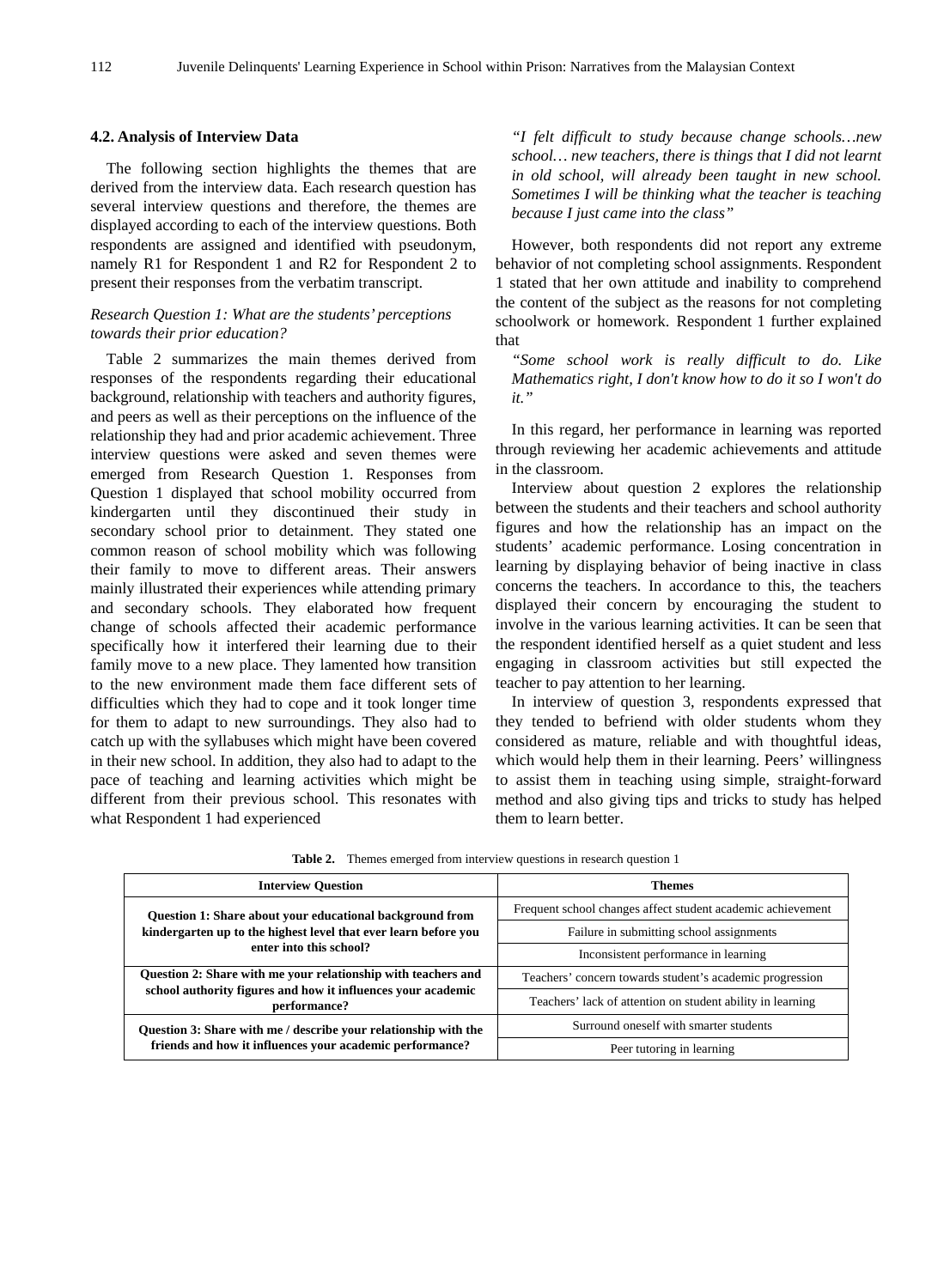**Table 3.** Themes emerged from interview questions in research question 2

| <b>Interview Question</b>                                  | <b>Themes</b>                                |  |
|------------------------------------------------------------|----------------------------------------------|--|
|                                                            | To get a job after release                   |  |
|                                                            | Learning to acquire training certificate     |  |
| Question 1: What is the reason you chose to participate in | Education and training available at low-cost |  |
| the educational program?                                   | Learning to attain a specified objective     |  |
|                                                            | Participate to do something enjoyable        |  |
|                                                            | Passing the time effectively                 |  |

## *Research Question 2: What motivate the student to participate in educational program?*

Table 3 summarizes the main themes derived from responses of the respondents regarding the reasons they chose to participate in vocational program. Six themes emerged in Research Question 2. Respondent 1 stated her aim to get employed as motivation for her to learn new skills through vocational program provided by the school. The respondent also considered the program availability at her place of residence. Besides that, she also expressed several reasons that motivate her to participate in the vocational program. One of the reasons is she not only can obtain certification but also learn skills like sewing that are beneficial to her to get employed after serving her time in prison. In this case, she believes that she can be self-sufficient in getting herself employed.

Another reason is the program that Integrity School provides is perceived as comprehensive and such training might be costly elsewhere. Respondent 1 specifically said Integrity School helps her to attain several goals in life. Respondent 2 retrospectively elaborated her motive to participate in the educational program provided at the school.

*"My time in here won't go wasted after I complete my academic program. Actually, I don't like tailoring but I would not be wasting my life for another one month. I will get released next month so I feel instead of not doing anything, I can actually learn something here"* 

Respondent 2 also reported that she feels motivated to engage in enjoyable various activities while studying in Integrity School and this reason drives her to actively participate in the educational program it offered. She also wishes to use her time in prison constructively.

## *Research Question 3: What are the students' perceptions regarding their studies in the prison school?*

Table 4 summarizes the main themes derived from responses of the respondents regarding the students' current participation and learning experience in educational program. There are two questions asked and four themes emerged in Research Question 3. When asked to describe their feelings about the school environment and the facilities available in the school and its influence on their learning – Question 1, both respondents stated they are satisfied with the sufficient facilities and activities provided in the school. Respondent 2 elaborated in detail

*"In the term of education, sport ... we have everything here. This school gives me a second chance to study ... continue my academic, gives me a chance to participate in sports ... all sort of things. It helps me to become a disciplined student … first, be punctual in sports practice and complete my class work. We have a theory and practical so I need to finish my sewing within certain time before moving to next stage. Second, discipline myself by marching. I'm a leader of marching band, then I can also participate in dance, Kompang"*

However, Respondent 1 lamented that the environment of her dormitory creates unpleasant atmosphere. Both of the respondents shared similar discontented view on the limitation for visiting hours by their family members. In Question 2 – relationship with peers while studying, Respondent 2 shares that she seeks for peers' assistance to improve her learning. She decides to befriend and surround herself with smarter students as a strategy to learn effectively.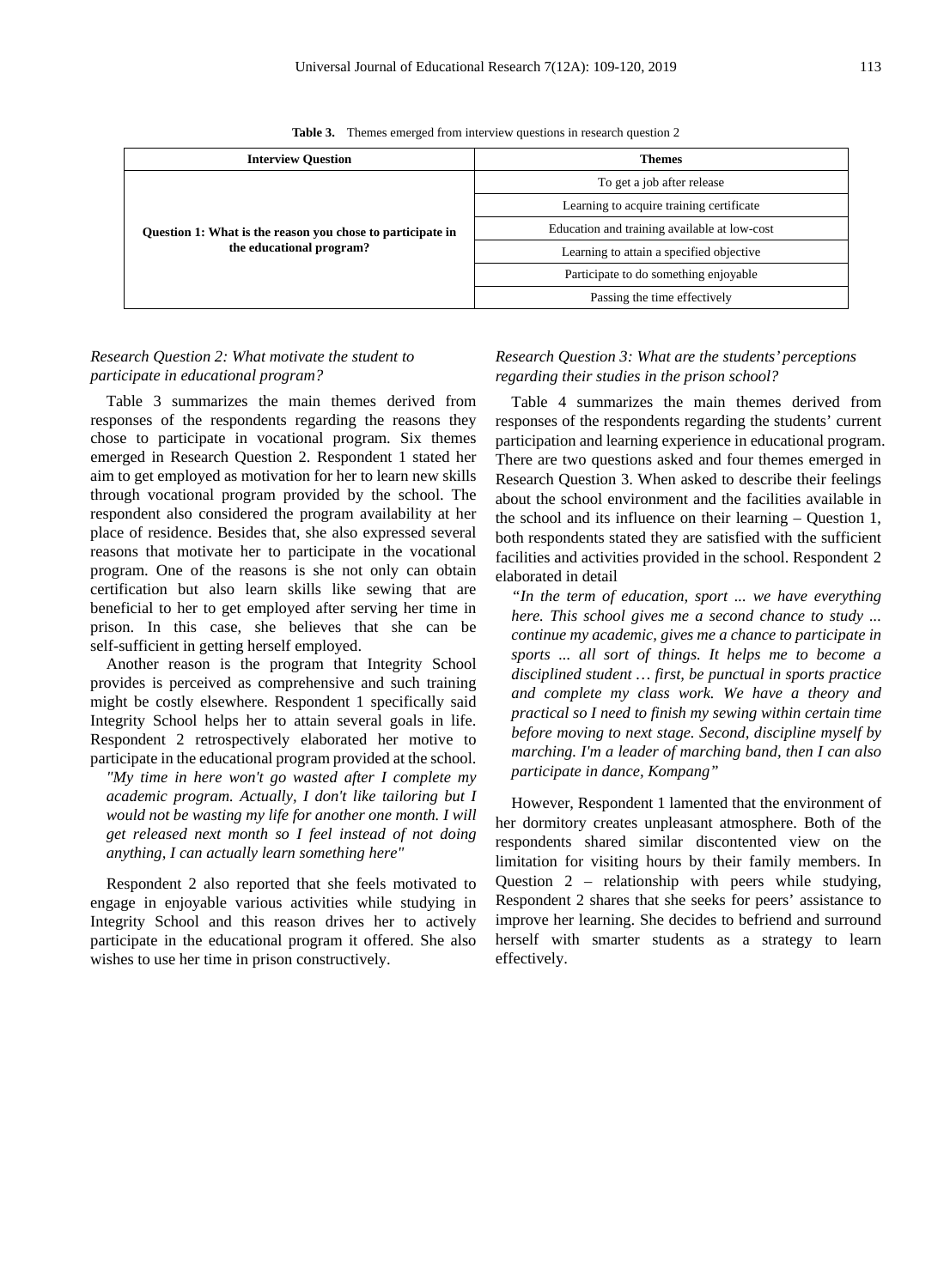| <b>Interview Question</b>                                                                       | <b>Themes</b>                           |  |
|-------------------------------------------------------------------------------------------------|-----------------------------------------|--|
| Question 1: Share/ describe your feelings about the school                                      | Various facilities and activities       |  |
| environment and the facilities available in this school and its influence                       | Unpleasant environment                  |  |
| on your learning?                                                                               | Limited visiting hours                  |  |
| Question 2: Share/ describe about your relationship with the students/<br>peers while studying? | Peer teaching assist student's learning |  |

**Table 4.** Themes emerged from interview questions in research question 3

**Table 5.** Themes emerged from interview questions in research question 4

| <b>Interview Question</b>                                                                                                          | <b>Themes</b>                                               |  |
|------------------------------------------------------------------------------------------------------------------------------------|-------------------------------------------------------------|--|
| Question 1: Share with me your experience with the school                                                                          | Limited social interaction                                  |  |
| environment that does not help/ prevent from learning and                                                                          | Unpleasant atmosphere disrupt learning                      |  |
| achieving in school.                                                                                                               | Distracting school schedule                                 |  |
| Question 2: Share with me your experience with the teachers that                                                                   | Negative attitude of the teacher towards the student        |  |
| do not help/ prevent from learning and achieving in school.                                                                        | Insufficient number of teachers available                   |  |
| Question 3: Share with me your experience with the authority<br>that does not help/ prevent from learning and achieving in school. | Receive unfair treatment from authority towards the student |  |

## *Research Question 4: What kind of challenges faced by students while studying in prison?*

Table 5 summarizes the main themes derived from responses of the respondents regarding difficulties faced by the students in the term of school environment, the available facilities and how prison condition affects their learning. There are three questions asked and six themes emerged in Research Question 4. In Question 1, Respondent 1 emphasizes social interaction that she perceived has been restrained for students studying in prison school. She reported the school environment which is situated in a prison created a confined space by limiting students from interacting with friends and family freely. Respondent 1 also lamented that the school environment within school also creates an unpleasant atmosphere which interferes with her learning. She struggles to focus on her learning due to various disturbances mainly caused by other students and offenders. The respondent stated that she feels stressful by one of the school rules which emphasizes on roll call during teaching and learning period specifically as well as punishment which would be given to all of them even though they are not the perpetrators. She lamented that

*"If one makes mistakes, everyone will get punishment at once ... so for me, it's very challenging. They like to mess around ... until get punished. They are quite stubborn people so everyone will get punishment because of them"* 

In Question 2, Respondent 1 felt that the teachers have negative attitude towards her involvement in other activities apart from sewing classes. Respondent 2 brought up the issue of lack of teachers' availability in the school. In Question 3, both respondents shared a similar experience where they received unfair treatment from prison school authority. The school authority plays little roles in student's education because they focus more on student' behavior management and rehabilitation.

## *Research Question 5: What are the possible benefits studying in prison to bring in their lives after released from detention?*

Table 6 summarizes the main themes derived from responses of the respondents regarding benefits the student received during their participation in the educational program or the benefits that they hope to attain after being released from detention. There are two questions asked and five themes emerged in Research Question 5. In Question 1, Respondent 1 and Respondent 2 stated in the interview session that the school helps to improve their educational performance by developing self-discipline. Respondent 1 felt the school helps to improve her educational performance by associating it with the skill certification that she would receive when she completes the vocational program.

In Question 2, Respondent 1 shared about her aim of not repeating the offence she previously committed by appropriately matching re-offending thought with learning religion. Respondent 2 correlated her self-confidence with the types of activities and achievement she attains while participating in several activities while Respondent 1 believes that she has benefitted a lot throughout her involvement in the sewing program which helps to increase her employability skills. Respondent 2 reflectively stated that

*"Before this, I wasn't confident enough. But after I came here, I learn to believe myself. When I was outside, I always said I can't do anything. I did not expect that I will get the opportunity to represent sports at regional and state level. So, I think it just my own words have been haunting me that I can't do anything but in reality, I could achieve something."*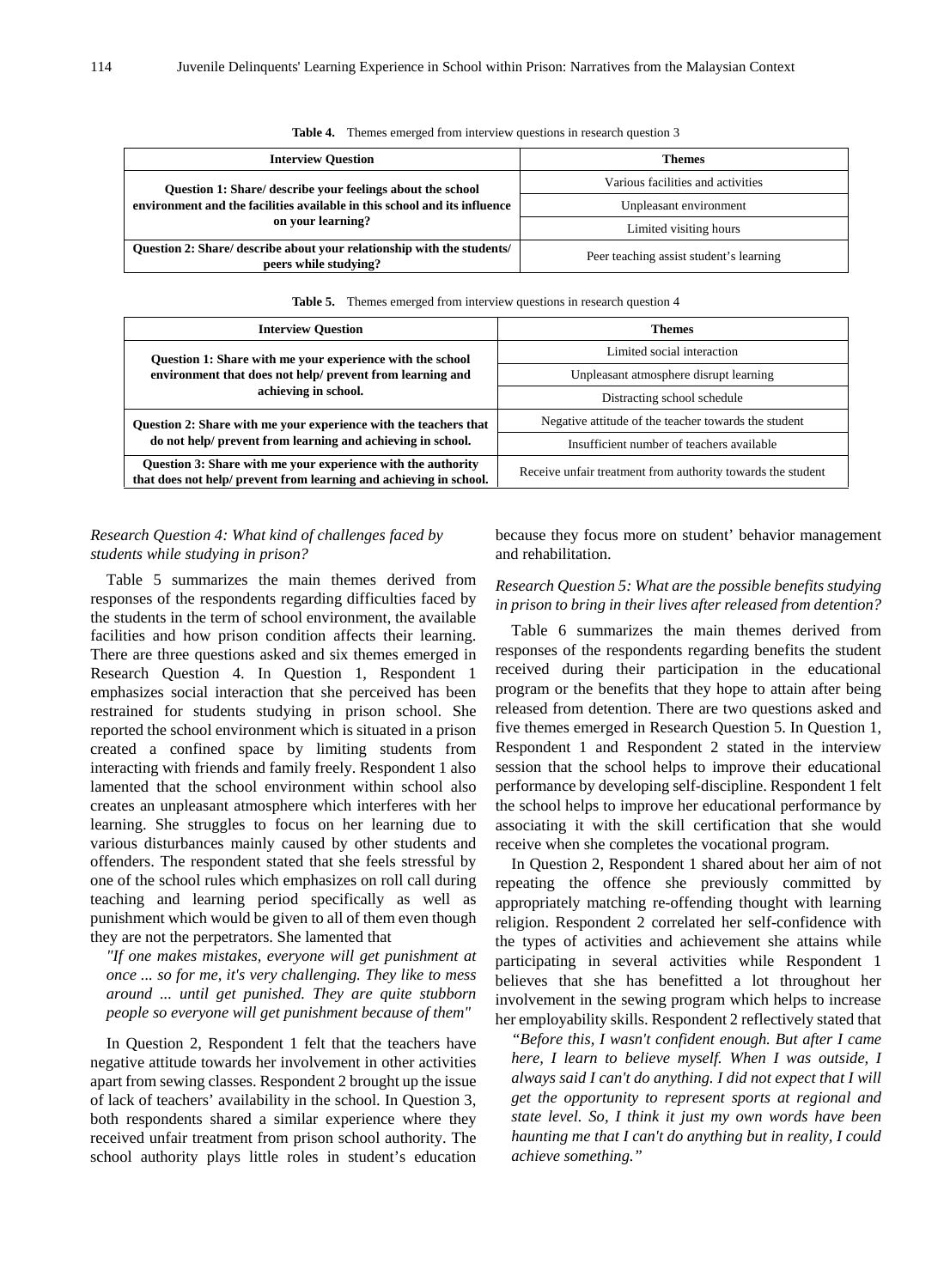| <b>Interview Question</b>                                   | <b>Themes</b>                      |  |
|-------------------------------------------------------------|------------------------------------|--|
| Question 1: Do you feel this school helps to improve your   | Develop self-discipline            |  |
| educational performance? Explain why.                       | Employability skills               |  |
| Question 2: Tell me about the benefits that you believe you | Reduce the thought of re-offending |  |
| received in this school throughout your involvement in the  | Increase self-confidence           |  |
| educational program.                                        | Enhance employability skills.      |  |

**Table 6.** Themes emerged from interview questions in research question 5

# **5. Discussion**

## *Research Question 1: What are the students' perceptions towards their prior education?*

The juvenile delinquents' perceptions on their prior education influence their learning either positively or negatively. Their neutral perceptions of the influence of prior education would be associated with their experiences to face challenges due to frequent school changes. The feeling of low self-esteem and adjustment difficulties to new environment, friends and teachers are attributed to frequent change of schools that they perceive to interfere with their learning. A sense of insecurity affects them to confidently form new relationships as well as learn new things which can be related to female students' personal traits<sup>22</sup> as having high tendency to be affected by internalizing responses such as depression and anxiety as compared to boys who are more likely to react externally. Shifting to new school might cause students to lose contact with their old friends and teachers and it also requires them to form new relationships at their new schools in order to survive in the new setting. Interaction with peers at school could also be affected while they are adjusting themselves to the new environment and facing various social challenges<sup>23</sup>. As expressed by both students in this study, gaps or repetitions in coursework and curricula, different academic standards and expectations pose challenges for them as they are required to repeat some of the content of certain subjects or syllabuses that they have already learned and mastered $^{24}$ .

In addition, another cause of students to perform poorly in their learning might be due to failure of submitting schoolwork which could be attributed to students' attitude and inability to comprehend the content of the subject list which inadvertently leads to hyperactivity, easily feeling bored and tired, shy and overly sensitive. The current findings reported that they are incapable of understanding the assigned homework. Another major reason of students who don't complete homework is they do not know how to do it and sometimes they are not able to comprehend the instructions of the assigned homework.

However, ineffective technique of learning paired with lack of focus might also lead to inconsistent academic performance. Paying attention might assist the learning process where it has substantial influence on immediate response of student and eventually leads to better academic outcomes<sup>26.</sup> Both juvenile delinquents shared common perceptions regarding their teachers' influence on their academic performance. Teachers' concern towards their students learning shows that positive relationship was established among both parties. It is essential to have educators who concern for their students' strengths and needs, and who build and sustain an encouraging relationship with their students as well as maintain equality in providing opportunities to engage in the learning process $27$ . Such chances make students feel comfortable to engage in classroom discussion and activities and this would inadvertently improve their academic skills. However, it is also important for the students to have a reciprocal relationship with their teachers.

Respondent 1 had difficulties to establish such relationship but expected the teacher to encourage and motivate passive students like her in the learning process. Almost every student has experienced moments where they feel difficult to express themselves in class due to shyness while doing activities at school. If a teacher has not dealt with the issue well, this might cause such students to decrease their level of self-confidence and usually, the students would withdraw from participating in any classroom activity<sup>28.</sup>

Respondent 2 viewed positively the peer effects towards her learning. She has benefitted through peer interaction to increase her knowledge in learning especially through socializing with smarter peers. Students who are interested in academic issues are more likely to associate with peers who have the similar interest and aspiration and usually are perceived as smarter than them in order to help improve their academic performance and students who build positive peer group make more effort during learning and social activities<sup>29.</sup>

### *Research Question 2: What motivates the student to participate in educational program?*

Generally, goal is the factor that affects the intrinsic and extrinsic motivation of a student. The factor of choices to participate caused by internal and external factors puts the goal as a drive for participation in the educational program among the juvenile delinquents in the school within the prison $30$ . Respondent 1 hopes to achieve specific objectives that she has set for herself by starting up a sewing business. She also has an alternative plan where she wants to get employed upon released related to the educational program that she undergoes at Integrity School*.* This is one of the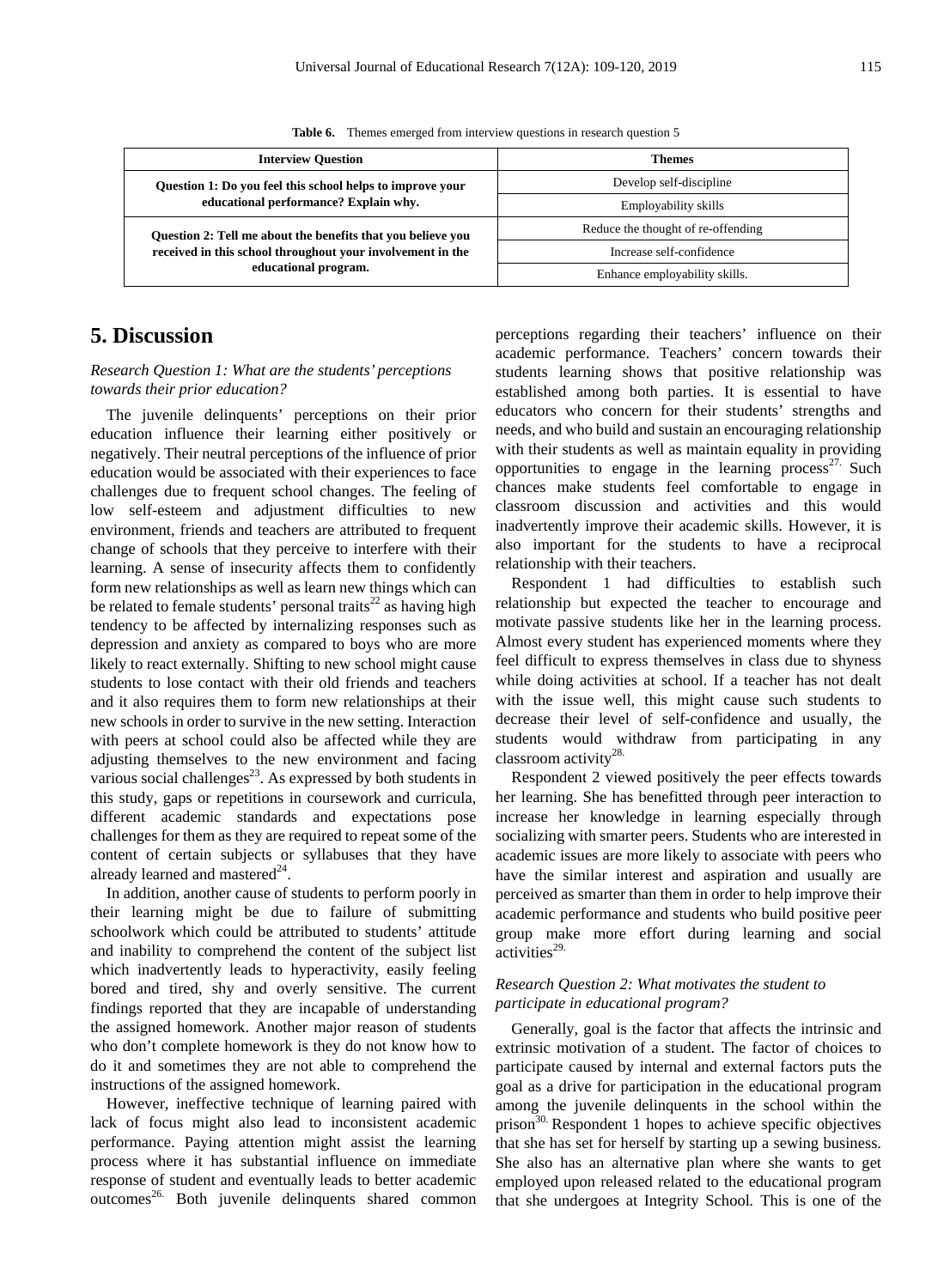reasons she prefers to participate in the vocational program and does not aim to pursue her studies in academic line.

In this case, having desire to improve one's occupational skills to be better prepared for the labor market after being released motivates them to participate in the educational program as exemplified by Respondent 1. Motivation is a set of processes that energizes one's behavior and the aims lead the behavior to achieve a goal  $31$ . In this sense, a motivated person will make a positive choice based on the set goals and he or she is convinced that the action is meaningful to him or her and can satisfy his or her needs.

Intrinsic motivation is also important to sustain student engagement in vocational activities. Students who are intrinsically motivated to participate in a program are due the way they perceive the task as interesting and it is enjoyable to learn<sup>25.</sup> Intrinsic motivation exists in the nexus between a person and a task in which the task is being perceived as interesting or in the other sense, the feeling of enjoyment and satisfaction a person gets while engaging in the task. Student's desire to alleviate or have a distraction from the prison environment drives the offender to participate in the educational program $32$ . Even though escaping from other prison work and wanting to kill the time is not an ideal motivation to participate in learning, yet over a period of time offenders might become involved in prison education and indirectly start to develop the interest in the learning and conclude that it is something worth pursuing. The behavior of individuals who are motivated could be signified by the individual desire to overcome obstacles and be able to work hard to achieve their goal<sup>31.</sup>

As exemplified in this study, even though there are several obstacles faced by the Respondent 1 while learning such as having disruptive peers and unpleasant environment, she decides to participate and start to work hard by creating routines with the aim to gain knowledge and skill from learning theoretical and practical sewing techniques of various clothing designs that would enable her to pursue better work opportunities. She embraces this goal wholeheartedly. Respondent 1 is highly motivated by extrinsic motivation where she participates in learning with the hope to acquire certification and relieve her from financial burden. All behavior is motivated by rewards and intrinsically motivated activities appeared to be ones for which the reward has existed in the activity itself<sup>35.</sup>

Acquiring the certification is considered as a reward and testimony of the learning and training that they have undergone. Certification that is obtained also serves as the sign of completing the prison education and a source of pride and joy. Such certificate is highly valued for advancement in their future career. Providing education at lower cost by an organization naturally attracts low socio-economic status and families to encourage their children to participate in those educations programs<sup>35</sup>. A limited option available in the vocational program or the difficulty of the course does not hinder one of the respondents to pursue her education because the motivation to get a low-cost education in order to free from financial burden when she completes her studies

#### emerged as a priority.

## *Research Question 3: What are the students' perceptions regarding their studies in the prison school?*

Adequate and various facilities and activities for prison education help the offenders to learn effectively. Sufficient provision of facilities and active participation in various activities assist the student to acquire knowledge successfully<sup>36</sup>. The availability and genuine utilization of Integrity School facilities and activities influence positively students' personal development and academic achievement. Integrity School understudied in this study provides various non-educational activities and encourages the students to participate in it in order to develop self-concept, reform, and occupy their time outside classroom learning and training.

Although the school does it best in providing quality educational program, both of the juvenile delinquents have perceived some drawbacks. The feeling of unpleasant feeling towards the school environment stated by one of the respondents is specifically associated to the disruptive behavior of other students in the dormitory which creates unconducive setting for learning. Disruptive behavior has negative impacts in the classroom through various ways and it disrupts the smoothness of the learning process of other students $37$ . It was highlighted the difficulties associated with the negative attitude of inmates by involving in fights or bullying other inmates interfere with learning process as well as create a hostile atmosphere and develop a sense of insecurity for other inmates $38$ .

Apart from that, although the prison school designed and required the students to obey the rules and regulations, the students viewed limited visiting hours by family members who develop feeling of detachment and sense of longing to gain love and affection from their family members. Students are still allowed to have physical contact with outsider but the rules are devised to limit the contact due to the security risk. The effect of strict security causes imprisonment to increase the feeling of loneliness and it may not in itself be conducive to the acquisition or strengthen social skills  $39$ .

Prison school culture is different from mainstream school culture but, the students' experiences or relationships with the other students or peers are quite similar. One of the respondents' attitudes towards surrounding herself with smarter students is regarded as an educational strategy to learn effectively that could be sustained and applied in future as well. The closest social interaction for an offender is with other offenders where eventually they will establish a decent relationship and assist each other in learning as well as give moral encouragement<sup>40</sup>. Similar to normal school, peer tutoring is essential since teachers are available for a certain and limited time, but peers can assist each other anytime by sharing ideas, giving-receiving feedback, and evaluating their own learning $41$ .

### *Research Question 4: What kind of challenges are faced by students while studying in prison?*

The challenges experienced while participating in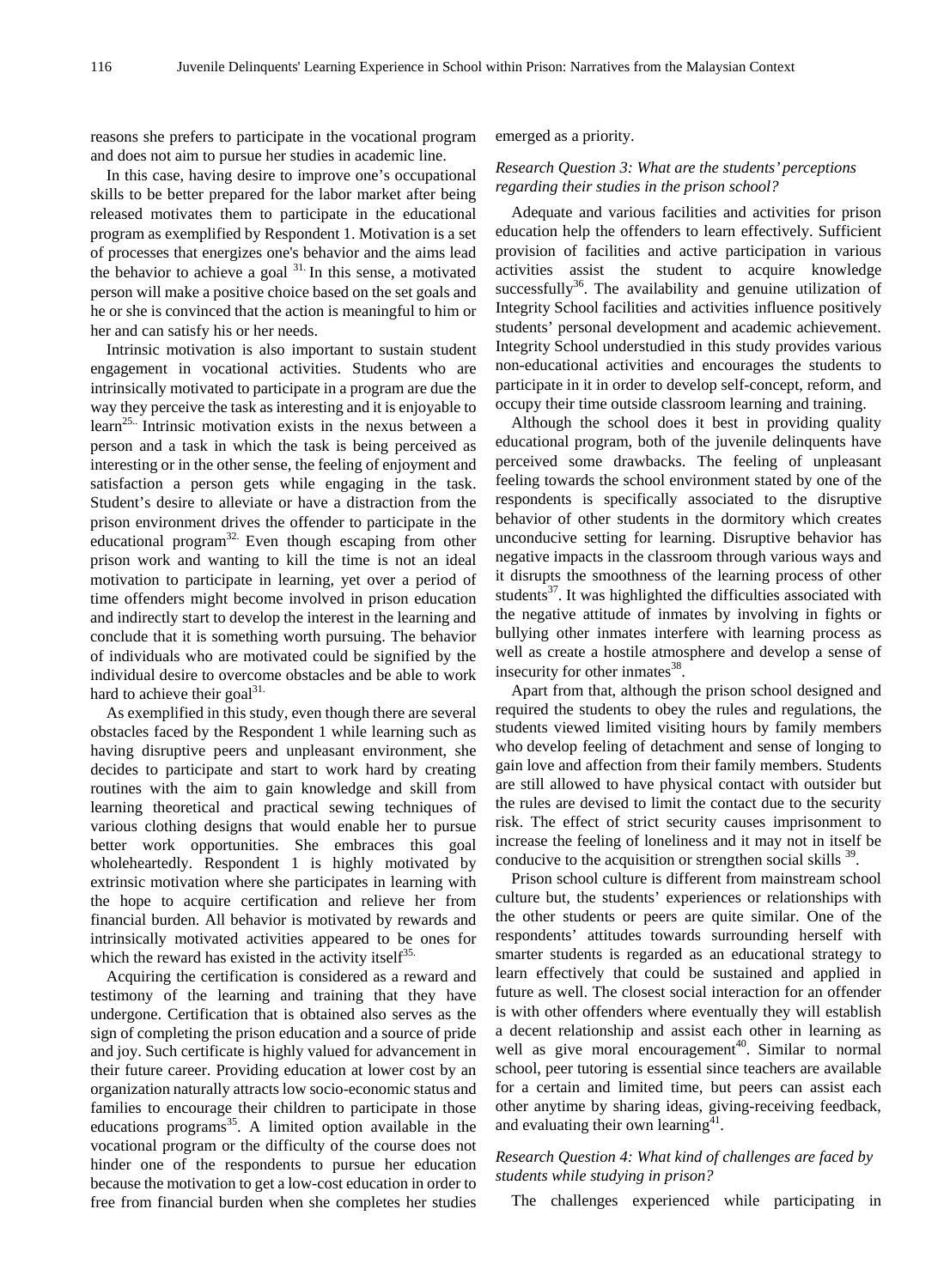learning interfere the student's learning as well as education attainment. Respondent 1 shared her experiences of limited social interaction with the individuals from outside of the school as a form of social education. As a matter of course, the offenders feel they are marginalized from the community and the experience of living behind the bars predominantly will aggravate their sense of detachment from the community as well as intensify their strains in coping or interacting with the community at large<sup>42</sup>. Restrained from interacting with outside world develops a negative attitude among the public and it was taken as a discouragement for the students to continue and give their full commitment in learning.

Unappealing environment in which education takes place can weaken the juvenile delinquents' motivation to learn. When educational activities take place together in an indistinct location where an unattractive atmosphere has already established, learning would pose extra challenges for the students within the prison  $\mathrm{school}^{43}$ . To be specific, offenders might perceive disruptive behavior of peers in the learning environment that creates an unpleasant environment for the student to learn. Disruptive behavior of the peers in the current study is seen coming from other students' exhibition of aggressive behavior, bullying other students, disturbing learning environment by talking frequently as well as being verbally and physically aggressive. Such behavior becomes a challenge where it creates chaotic and less conducive atmosphere for learning which more often than not would be perceived as harsh, ineffective and depressing process. Strict sentencing guidelines also emerged as a barrier, which disrupted learning process. Respondent 1 exemplified this when her time in learning was disrupted as students were instructed to assemble in order for prison school authority to take attendance or known as roll call.

While instructional time is commonly devoted to a particular subject, but in this study, it was found that it is a common practice to devote certain segment of the period with activities which have little or nothing to do with learning, such as roll call, briefing on disciplinary issues, and numerous interruptions by official announcements<sup>44</sup>. Therefore, with inadequate allocated time to teach or learn subjects, to some degree, it deteriorates students' education performance. Besides that, Respondent 1 experienced challenges in learning due to lack of support from teachers. Teachers in this current study demonstrated negative attitude towards the student's involvement in the other activities other than the vocational program by exhibiting verbal disapproval responses. Several studies put forward that teacher's criticism and strong disapproval negatively affect a student's behavior in the classroom and it is an ineffective method of maintaining student attentiveness in classroom. The current study found that the shortage of teaching staff for English Language subject caused Respondent 2 to be forced to learn English without proper guidance from any teacher. As a result, she failed to get good grades in her Malaysian Certificate of Education or

#### *Sijil Pelajaran Malaysia* examination.

Another important agent that plays a role in school within the prison is the prison school authority. Both of the respondents voiced out that they receive unfair treatment from prison authority. Prison authorities are always in contact with the juvenile delinquents and their attitude and behavior towards the students affect how successfully their complete education or training programs. In present study, even though, the respondents did not associate directly between the education and the treatment, and a feeling of dissatisfaction was developed by both respondents of this study. This might be due to the fact that even though the students display good behavior in the school, and receiving undeserved punishment from prison authority may lead the students to engage in and display anti-social behavior again.

## *Research Question 5: What are the possible benefits of studying in prison to bring in their lives after released from detention?*

Both of the respondents believed that Integrity School helps them to improve their educational performance such as developing self-discipline and employability skills. There are also other benefits mentioned by both respondents throughout their involvement in the vocational program such as reducing the thought of re-offending, increasing their self-confidence, and enhancing employability skills. Behavior is formed based on the reinforcement given<sup>34</sup> and when an individual promotes good behavior, he or she needs to be given continuous recognition and encouragement for such good behavior through reinforcement such as praise, gifts, tokens and other elements that encourage good behavior. Examples of positive reinforcement can be found in the responses given by Respondent 2. One of the reinforcements is in the form of allowing the student to watch movies because of good behavior exhibition or improvement in grades which encourages the student to retain her behavior and strive to excel well in upcoming exams.

Apart from that, the school helps to improve the student educational performance by associating it with the skill certification that they would receive upon completing the vocational program they underwent. The Integrity School located at the southern state of Peninsular Malaysia is one of the schools that offers their students to obtain Malaysian Skills Certificate (or known as *Sijil Kemahiran Malaysia*). The benefits of acquiring such skills certification are the certificate that is recognized by industry in Malaysia and also it would provide a better career path and encourage self-development comparable to career paths based on academic qualifications<sup>45</sup>. One of the respondents was well aware of the benefits she gets through participating in Malaysian Skills Certification training where she gets opportunities to explore the intricacies of business in terms of theoretical and practical aspects through training courses especially in entrepreneurship and business plan preparation courses.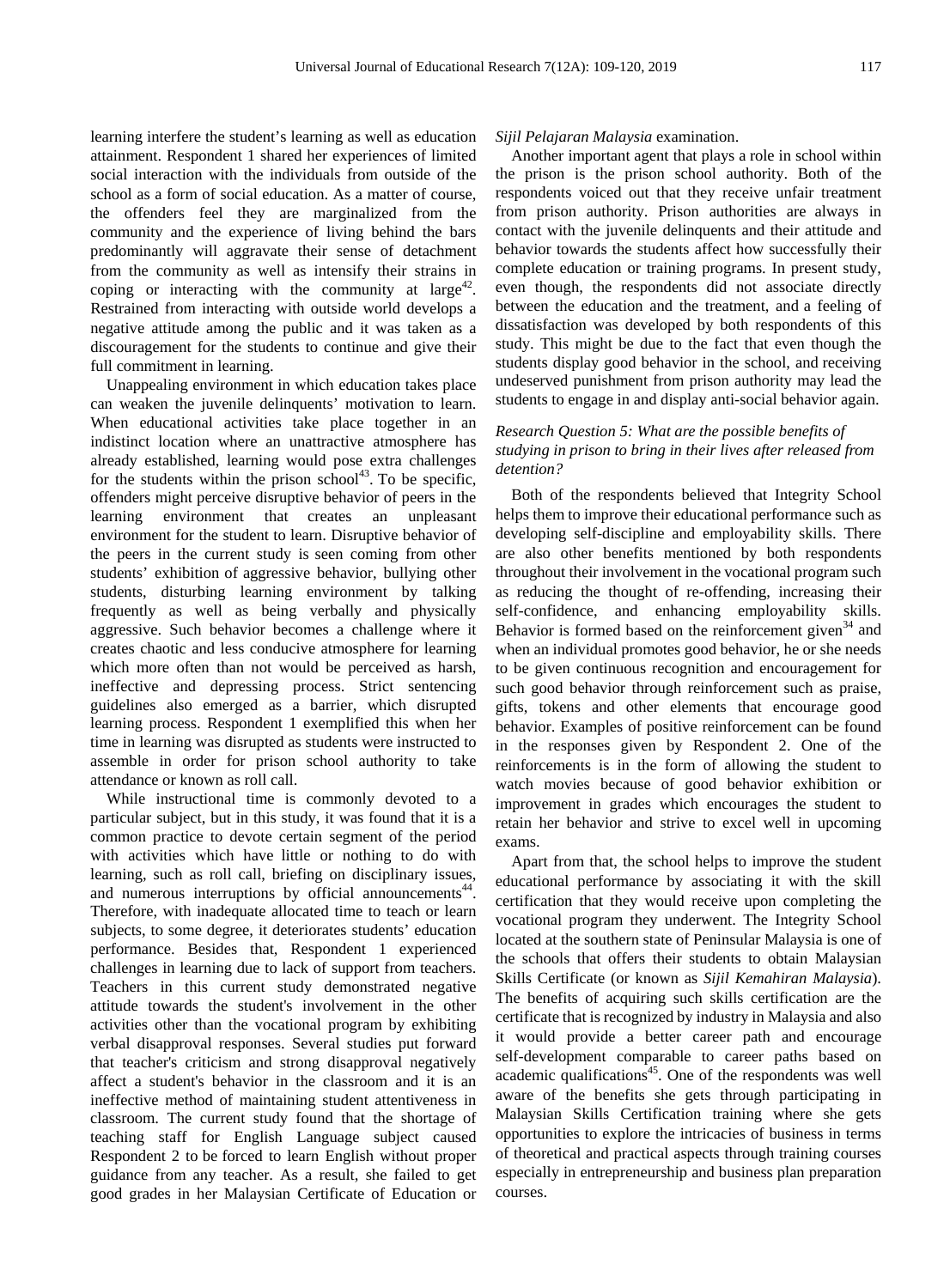The rationale behind providing education in prison or Integrity School is to reduce the rate of delinquency and detainment. Respondent 1 expressed that religious education that is offered in the prison school helps to rehabilitate her in reforming her behavior and increasing her knowledge of Islamic teachings and this strengthens her belief of not repeating the offense she made before that landed her in prison. Even though religious education taught in Integrity School is considered as a non-formal education, it helps the offenders to identify issues such as anger management, and how to develop thinking skills among other skills to get integrated in society on release<sup>46</sup>. At its best, prison education helps the offenders to develop or build self-confidence. Self-esteem development is relying on a substantial degree of individual resources as well as situational condition, therefore the development of self-esteem highly varies between individuals $47$ . When social conditions offer encouragement and possibilities to attain these basic needs, personal growth, liveliness and well-being could be enhanced $48$ . The number of activities offered in the prison school increases one of the respondents' participation and achievement and this directly increases her confidence where she believes to have the capabilities to learn as well as perform good behaviors. Besides that, her self-confidence is also increased when teachers recognize the student's ability and allow them to demonstrate it. Apart from that, the provision of education and training brings benefits where the employment opportunity outlines how training and education need to be relevant to employment opportunities that exist in the location that the offender lives and is likely to be employed in.

# **6. Conclusions**

The current study concludes that it is strenuous to impart implications for practice throughout the nation because the research findings are grounded on the stories of only two juvenile delinquents in the local authority even though the research findings reveal about various factors that influence the educational experience of the juvenile delinquents. Nevertheless, the results point out a guide for future studies, in addition, if homogenous findings have been demonstrated in other studies based on the implications which inflate the validity of the research study, essential recommendations for practice at a national level could be proposed then. Even though, the teachers' main duty is to provide education, an act of concern and unbiasedness towards the students, and constantly encourage them to do their best and show affection that would help students in deterring them to develop a sense of detachment from social interaction. The relevant organization ought to identify the current academic and vocational needs and upgrade or improvise the resources that help to improve learning and need to be relevant to the current education policy.

Several limitations are identified in the current study. The sample was limited to only two juvenile delinquents in one of

the schools within prison in Malaysia. If the study was carried out involving other states' prison schools, different findings might be achieved. Secondly, in the current study only female respondents were involved and thus by employing male respondents in future research, different perceptions regarding their educational experience in the school within the prison could be attained. Thirdly, the researchers utilized purposive sampling and qualitative research approach therefore, the findings cannot be generalized. Finally, the researchers only used interview as a data collection method.

Other methods such as observation would help the researchers to gain empirical information regarding the students experience in the educational program. Future researchers are recommended to include post-release experience in order to examine whether the benefits they hope to get upon release are genuinely attained. In addition, respondents from different demographic backgrounds may be employed as well as different ages and races in order to explore relation between age or race and their educational experience. Most offenders desire to become better people so that they never have to return to prison. Many studies have shown that the best way to reform and improve behavior is through education even though students studying in prison face numerous challenges in their endeavor amelioratethemselves. Our nation has a long way to go to ensure that prison education is successfully implemented in Malaysia and specific organization should take an initiative to resolve the challenges emerging in the prison education so that students could learn in conducive environment and successfully reintegrate into society.

# **Source of Funding**

Research University Grant (RUG) of UTM (Tier 1: Ref. no. PY/2017/01815; Cost Center no. Q.J130000.2501.20H48

# **Conflict of Interest**

Authors declare that there are no conflicts of interest.

# **Ethical Clearance**

It was obtained from Department of Social Welfare, Malaysia.

# **REFERENCES**

- [1] Taib RM. Educational provision for young prisoners: To realize rights or to rehabilitate? Doctoral thesis. Brunel University, 2012.
- [2] Rafedzi ERK, Abrizah A, Halida Y. Peranan perpustakaan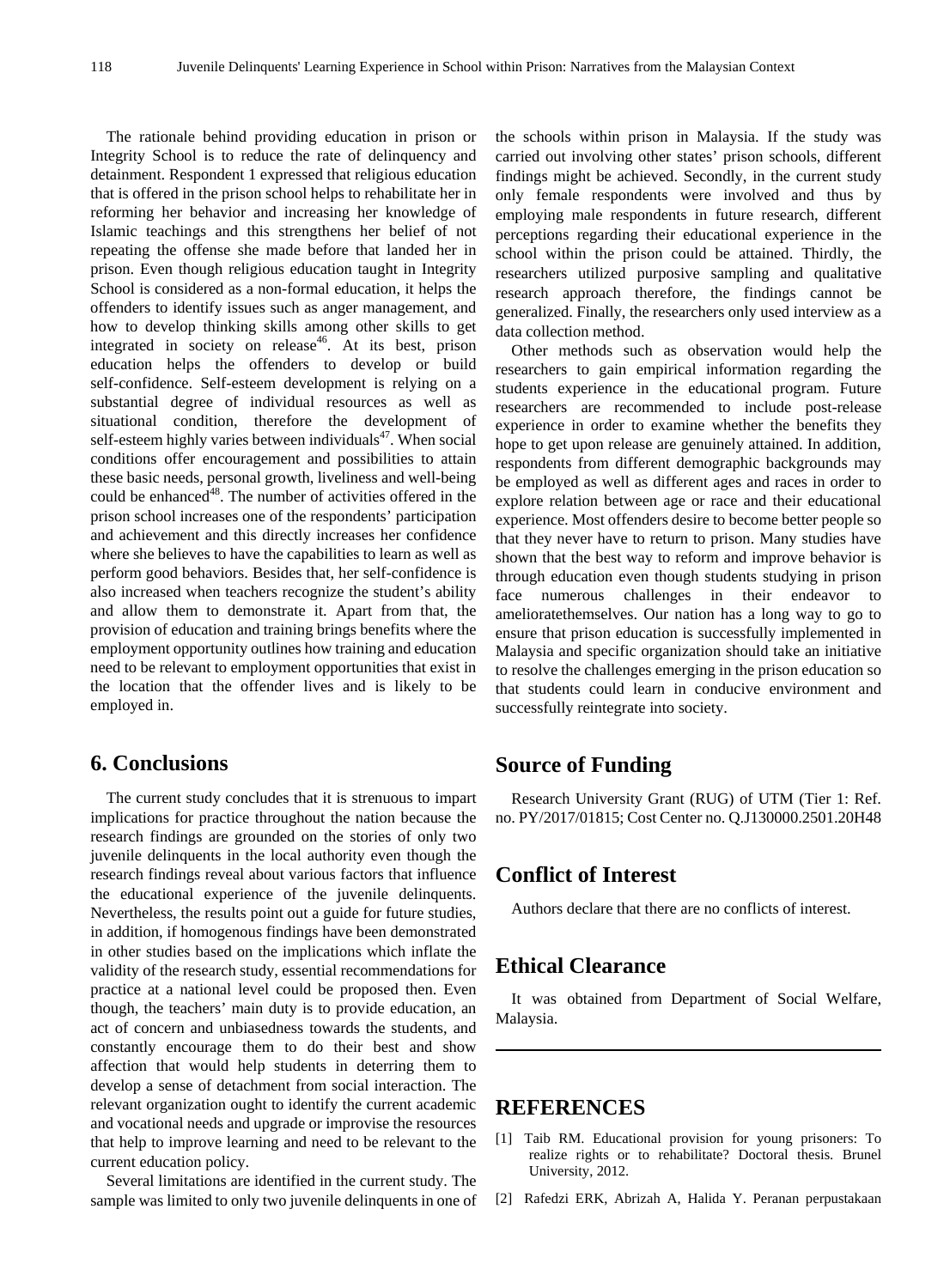penjara dalam pembentukan sahsiah pesalah juvana. Journal of Malaysian Librarians 2015; 9: 61-78.

- [3] Van Heerden D. Books Behind Bars: Prisoners Education Trust *[Online]*. 2011 [Cited 2017 Oct]. Available from: URL: http://www.prisonerseducation.org.uk/index.php?id=396
- [4] Abd Wahab Kassim. Juveniles on Remand: Trends and Practices in Malaysia [Online]. 2014 [Cited 2017 Sep]. Available from: URL: http://www.unafei.or.jp/english/pdf/R S\_No68/No68\_17PA\_Kassim.pdf
- [5] Malaysia Prison Department. (2013). Sistem Maklumat Pengurusan Pesalah: Statistik Tahap Pendidikan Penghuni. Kajang. JPM [Online]. 2013 [Cited 2017 Oct]. Available from: URL: http://www.prison.gov.my/portal/page/portal/bir u/berita?fac\_next\_page=htdcs/berita/ViewBerita.jsp?id=25
- [6] Ministry of Education Malaysia. Dasar Pendidikan Kebangsaan [Online]. 2012 [Cited 2017 Oct]. Available from: URL: https://www.moe.gov.my/index.php/my/dasar/dasarpendidik an kebangsaan
- [7] O'Brennan LM, Bradshaw CP, Furlong MJ. Influence of classroom and school climate on teacher perceptions of student problem behavior. School Mental Health 2014; 6(2): 125–136.
- [8] Rafedzi ERK, Abrizah A. Information needs of male juvenile delinquents: The needs to be met in a prison setting. Information Development 2014; n.d.
- [9] Samuel R, Roaimah O. Female prisoners in Malaysia: An examination sociodemographic characteristics. Procedia - Social and Behavioral Sciences 2012; 65: 505-510.
- [10] Hadi Mohammed, Wan Azlinda WH. Reducing recidivism rates through vocational education and training. Procedia - Social and Behavioral Sciences 2015; 204: 272-276.
- [11] Saralah Devi M. Kesan intervensi psiko-positif terhadap tingkah laku agresif, kemurungan dan kecenderungan berubah penghuni muda penjara. Doctoral thesis, University of Utara Malaysia, 2013.
- [12] Mohd Alif J, Siti Hajar AB, Jal Zabdi MY, Khairiyah MS, Noralina O. The concept of recidivism: Ambiguity definition, measurement and practice. Akademika 2017; 87(3): 103-124.
- [13] Siti Zabedah AJ, Sarimah I. Keberkesanan program pemulihan latihan kemahiran vokasional ke atas banduan-banduan sabitan di penjara sungai buloh, Selangor. Bachelor's thesis, Universiti Teknologi Malaysia, 2007.
- [14] Darussalam B. Juvenil educations in Jabatan Penjara Malaysia: Policy, direction, implementation and challenges. Jurnal Hadhari 2013; 6(1): 87-104.
- [15] Kamal Rafedzi, Ezza Rafedziawati, Abdullah, Abrizah, Zainal, Nur Khairunnisha. Kajian etnografi tingkah laku maklumat pesalah juvana lelaki di Malaysia. Informika: Jurnal Peradaban Informasi dan llmu 2013; 2: 55-68.
- [16] Kim JH, Latta MM. Narrative inquiry: Seeking relations as modes of interaction. Journal of Educational Research 2009; 103(2): 69-71.
- [17] Oppong SH. The problem of sampling in qualitative research. Asian Journal of Management Sciences and Education 2013; 1-9.
- [18] Blandford A. Semi-Structured Qualitative Studies [Online]. 2013 [Cited 2017 Dec]. Available from:URL: http://www.interactiondesign.org/encyclopedia/semistructure d\_qualitative\_uis.html
- [19] Elo, S. & Kyngas, H. The qualitative content analysis process. *Journal ofAdvanced Nursing,* 2008; *62*(1): 107–115.
- [20] Hsieh HF, Shannon S. Three approaches to qualitative content analysis. Qualitative Health Research 2005; 15:1277– 1288.
- [21] Guba EG, Lincoln YS. Competing paradigms in qualitative research. In Denzin NK Lincoln, YS. Handbook of qualitative research. Thousand Oaks, CA: Sage, 1994.
- [22] Barber BK, Olsen JA. Assessing the transitions to middle and high school. Journal of Adolescent Research 2004; 19: 3-30.
- [23] Fantuzzo J, LeBoeuf WA, Chen C-C, Rouse HL, Culhane DP The unique and combined effects of homelessness and school mobility on the educational outcomes of young children. Educational Researcher 2012; 41: 393-402.
- [24] Anderson S, Leventhal T, Dupéré V. Residential mobility and the family context: A developmental approach. Journal of Applied Developmental Psychology 2014; 35: 70-78.
- [25] Mohamad MS, Norul Khairiah I, Nur Awanis AA, Nurul Huda, Siti Aisyah H. Kajian terhadap kesedaran pendidikan terhadap masyarakat orang asli. Persidangan Kebangsaan Pendidikan Luar Bandar 2009.Universiti Malaysia Sabah, 2009.
- [26] Kruschke, J. Learning involves attention. Connectionist Models in Cognitive Psychology [Online]. 2000 [Cited 2018 Apr]. Available from: URL: http://www.indiana.edu/~krusch ke/articles/attn\_chapter.pdf
- [27] Allen J, Gregory A, Mikami A, Lun J, Hamre B, Pianta R. Observations of effective teacher-student interactions in secondary school classrooms: Predicting student achievement with the classroom assessment scoring system secondary. School Psychology Review 2013; 42(1): 76-98.
- [28] James MG. Teaching behavioral modification to nonprofessionals. Journal of Applied Behavior Analysis 1972; 5(4): 517-521.
- [29] Landau A. Peer groups and educational outcomes [Online]. 2002 [Cited 2018 Apr]. Available from: URL: htt!//inside.bard.edu/academics/specialproj/bullying/group2/ Alison.html
- [30] Newby TJ. Classroom motivation: Strategies of first-year teachers. Journal of Educational Psychology 1991; 83(2): 195-200.
- [31] McClelland DC. The achieving society. New York: The Free Press, 1961.
- [32] Taffoni F, Tamilia E, Focaroli V, Formica D, Ricci L, Di Pino G, Baldassarre G, Mirolli M, Guglielmelli E, Keller F. Development of goal directed action selection guided by intrinsic motivations: An experiment with children. Experimental Brain Research 2014; 232(7): 2167-2177.
- [33] Sheridan MJ, Steele-Dadzie TE. Structure of intellect and learning style of incarcerated youth assessment: A means to provide a continuum of educational service in juvenile justice. Journal of Correctional Education 2005; 56: 247–371.
- [34] Skinner BF. Some thoughts about the future. Journal of the